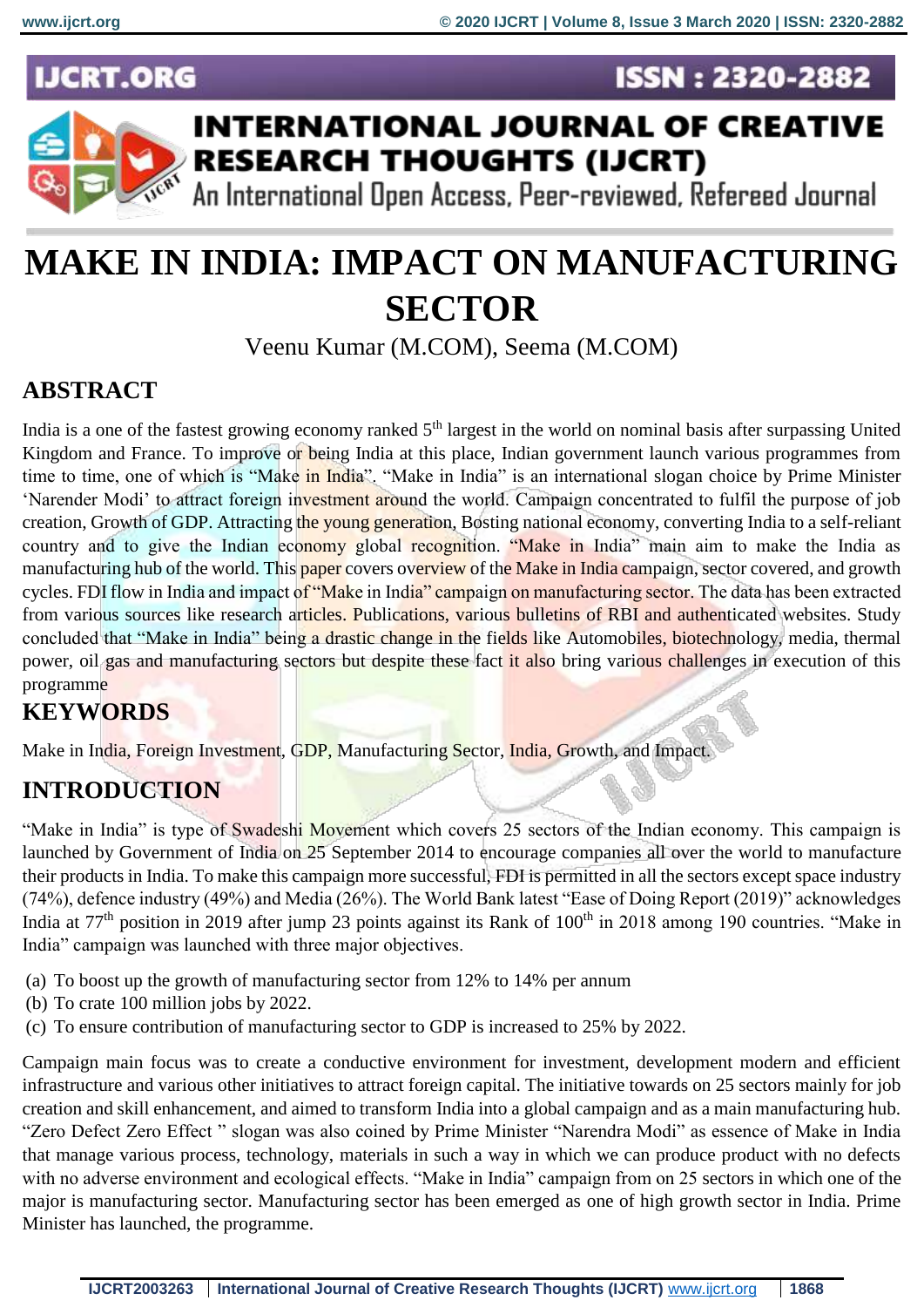#### **OBJECTIVES OF THE STUDY**

- 1) To study about Make in India campaign ( focus area, various growth cycles of Make in India)
- 2) To study Foreign Investment flow in India.
- 3) To study the impact of "Make in India" campaign on manufacturing sector.

#### **RESEARCH METHODOLOGY**

The data has been extracted from various sources like research articles, publication from Ministry of Commerce, Government of India, various Bulletins of RBI and authenticated sites.

#### **REVIEW OF LITERATURE**

**M.Shettae & M.Sheshg (2017)** the article entitled "Impact of Make in India Campaign: A global perspective". This paper covers overview of Make in India campaign, sector covered, challenges, opportunities and foreign investment in India manufacturing. The data has been extracted from Ministry of Commerce, government of India, various bulletins of RBI and authenticated websites. This paper help us to study the impact of "Make in India" mainly on manufacturing sector make in India mission is one such long term initiative which will enalize the dream of transforming India into manufacturing hub. The study found that "Make in India" will bring a drastic change in the fields like Automobiles, aviation, biotechnology, defence, media, thermal power, oil gas, and manufacturing sector mainly. Thus we can conclude that, despite the fact that "Make in India" though come at right time, its execution remains a big challenge.

**Srivastava (2019)**: the article entitled- "Impact of Make in India" in Indian economy. This paper mainly cover the make in India overview, impact of make on Indian economy and various govt. initiative to boost investment in Indian economy. Make in India will boost foreign investment in the economy and on the other, make in India will help the country being self-reliant in terms of manufacturing of products. It is like inviting the countries to setup their companies in India and manufacturing in the territory of our country. On concluding, it can be safely stated that Make in India is an opportunity for everyone; it is a prospect, which if given time will flourish like a spring flower and would provide with expected fruit.

**Shaikh and Khan (2017)**- the paper entitled "Make in India campaign- PROS, CONS AND IMPACT ON INDIAN ECONOMY". In this research paper "Make in India" an attempt has made to review the pros and cons of this concept and to understand the impact of it on Indian economy. Make in India creates job opportunities and looks for overall development of India, but like every coin has two sides Make in India is not in favour of Agriculture development. The government of India has taken a no. of step to further encourage investment and further improve business climate. So it can be concluded that "Make in India" is an ambitious project, with an aim for sustainable growth of the economy. With relevant policies towards this end, it is possible to make in India the power have of manufacturing sector in the world. And Make in India scheme also focus on producing products with zero defects and zero effects on environment.

#### **Make in India Programme**

"Make in India" is a type of swadeshi movement which covers 25 sectors of Indian economy. This campaign is launch by Government of India on 25 September 2014 to encourage companies all over the world to manufacture their product in India. "Zero Defect Zero Effect" slogan was also coined by PM Modi as essence of Make in India that manage various process, technology, materials in such a way in which we can produce product with no defects with no adverse environment and ecological effects.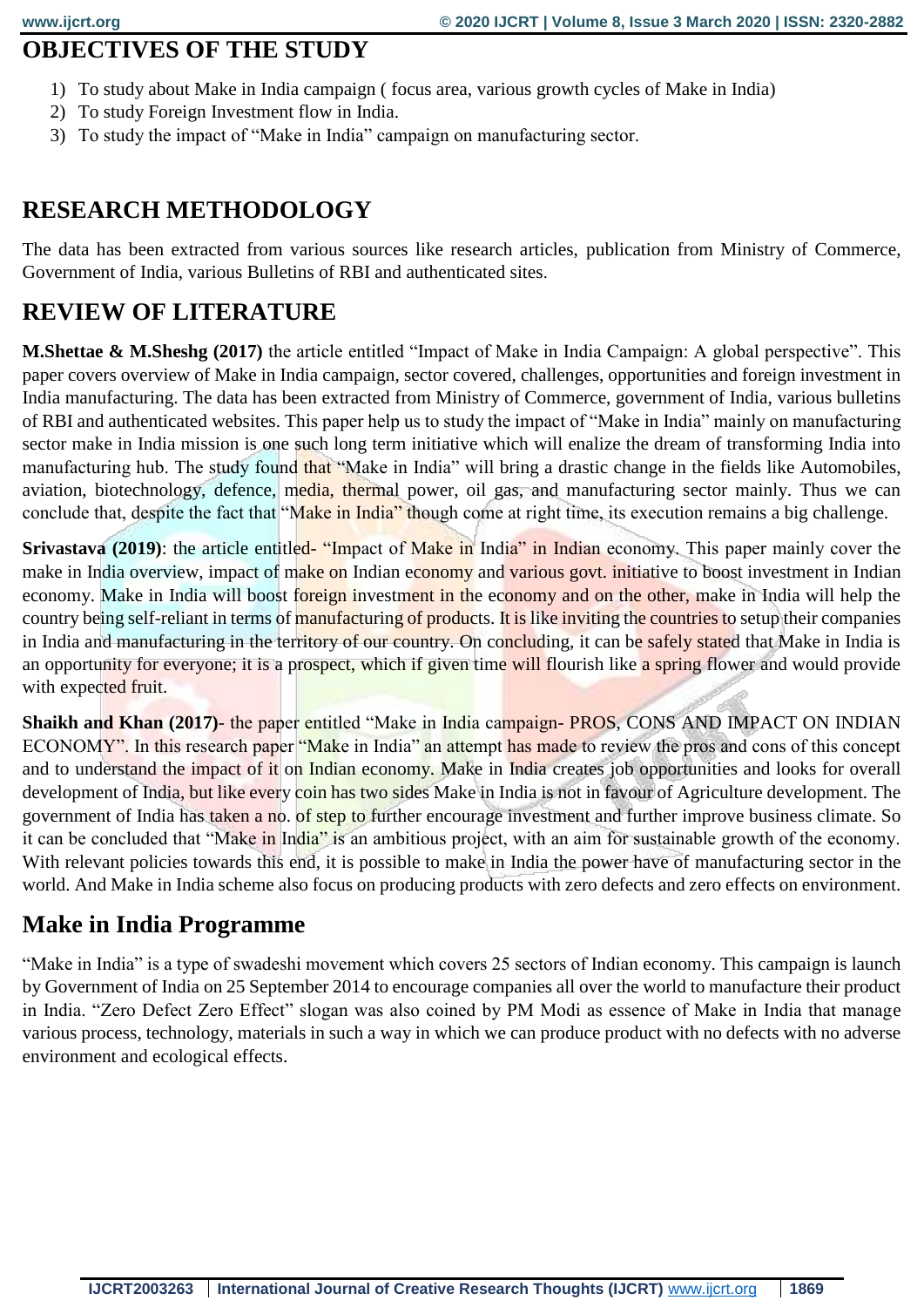#### **MAKE IN INDIA CAMPAGN MAIN FOCUS ON THESE AREAS**

#### **FOUR PILLARS OF MAKE IN INDIA**

- 1. **New Process**:- Indian government introduce the new policies or make new laws to make Indian economy more liberal for attracting FDI and to attract new investors to invest in India. The initiative which are taken by the Government of India are helpful to improve the rank of India in Ease of Doing Business which is given by the World Bank. "Make in India" initiative is the single most important factor to promote entrepreneurship in India.
- 2. **New Infrastructure and Technology**: The main focus of Indian government to build infrastructure and technology for high speed communication. Innovation and new technology helpful in fast registration system and helpful to attract IPR. "Make in India" also train the unskilled labour to skilful labour.
- 3. **New Sectors**: In "Make in India" initiative 25 sectors are included. Indian government open the door for 100% FDI in many sectors to attract investment.
- 4. **New Approach**: The initiative of industry make to change the approaches of government that easily help of industry for new initiative.

#### **VARIOUS GROWTH CYCLES OF MAKE IN INDIA**

| S GROW I FI CYCLES OF MAKE IN INDIA                         |                                |
|-------------------------------------------------------------|--------------------------------|
|                                                             |                                |
|                                                             |                                |
|                                                             |                                |
| Automobiles                                                 | Leather                        |
| Automobiles components                                      | Media and Entertainment        |
| Aviation                                                    | <b>Mining</b>                  |
| Biotechnology                                               | Oil and Gas                    |
| <b>Chemicals</b>                                            | Pharmaceutical                 |
| Construction                                                | <b>Ports and Shipping</b>      |
| <b>Defence Manufacturing</b>                                | <b>Railways and Highways</b>   |
| <b>Electrical Machinery</b>                                 | <b>Renewable Energy</b>        |
| wellness                                                    | Space                          |
| <b>Electronic System</b>                                    | <b>Textiles and Garments</b>   |
| <b>Food Processing</b>                                      | <b>Thermal Power</b>           |
| Entertainment                                               | <b>Tourism and Hospitality</b> |
| Information Technology<br>and<br><b>Business</b><br>process |                                |
| Manufacturing                                               |                                |
|                                                             |                                |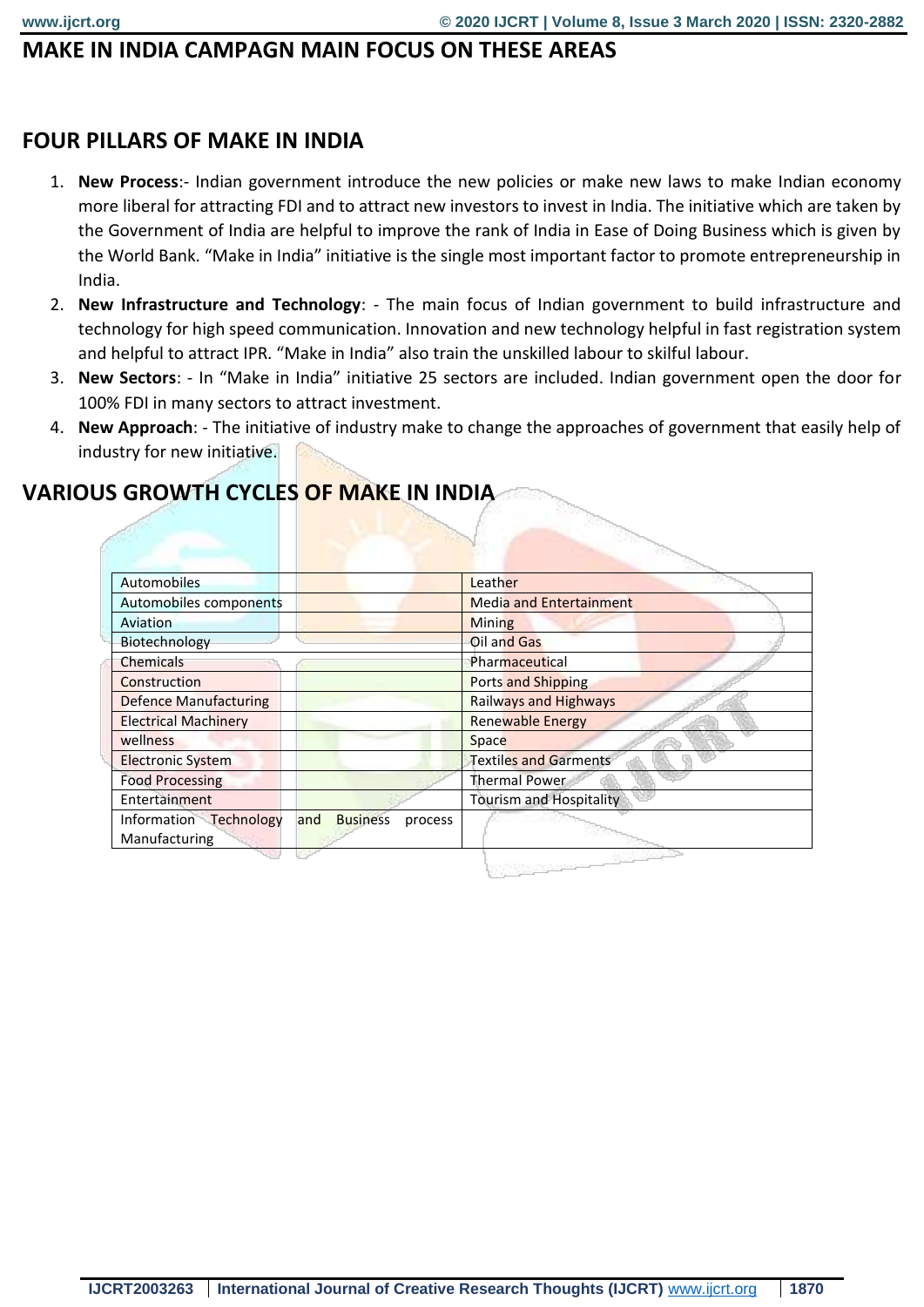

#### **INDIA'S EASE OF DOING BUSINESS OVER LAST SIX YEARS**

|      | <b>Contract Contract Contract</b> |  |
|------|-----------------------------------|--|
| Year | Rank                              |  |
| 2019 | 63                                |  |
| 2018 | 77                                |  |
| 2017 | 100                               |  |
| 2016 | 130                               |  |
| 2015 | 131                               |  |
| 2014 | 142                               |  |





In 2014, when Narender Modi took initiative for "Make in India", India was at 142<sup>nd</sup> rank in the 'world Banks ease of doing business' list. Since then, the rise has been consistent. In 2018, country jump 23 places from 2017 to rank 77th after fulfilling the criteria of taxation, insolvency and other areas.

- As it is consistency rising, in 2019 it rank 63rd which was 77th in 2018 so it denotes that India simplified the procedure of doing business by removal of various constraints like abolishing filing fees for incorporating company electronically.
- And India ranked 63rd in 2019 among 190 countries in the world (report released by "World Bank Ease of Doing Business Report" on 24 October, 2019).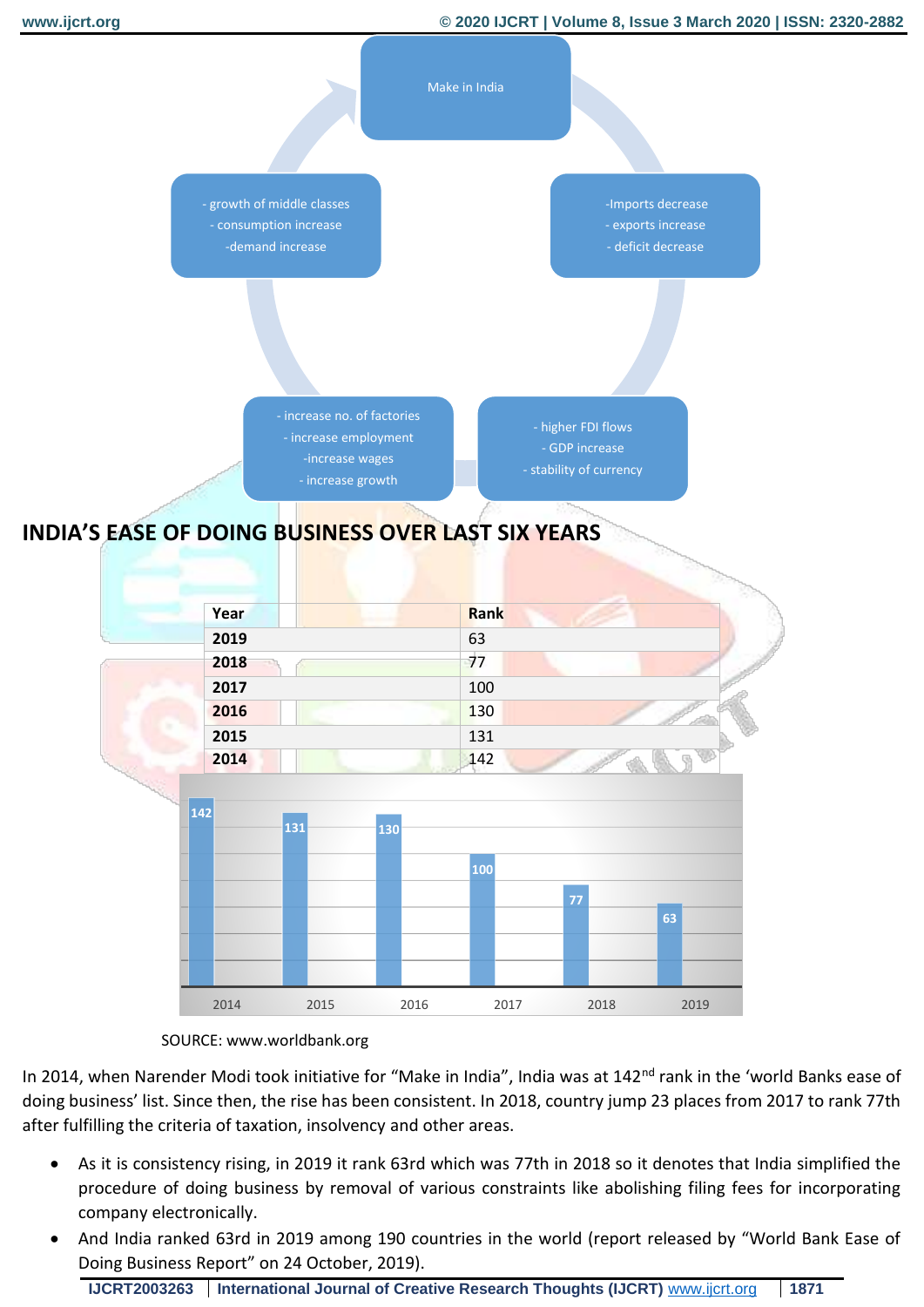**ACRE** 

#### **IMPACT ON MANUFACTURING SECTOR**

**MARKET SIZE:-** Gross Value Added (GVA) at basis current price from manufacturing sector in India grow at a rate of 4.29% during financial year 12 and financial year 2019 as per the annual national income published by Govt. of India. Quarterly Gross value added at basis point for Q1 2019-2020 stood at Rs. 697824 crore under "Make in India" campaign, it aims to increase the GDP to 25% by 2020 from 16%. The manufacture sector grow 0.5% yearon-year. And India total overall export in November 2019-2020 are to be US \$353.96 Billion.

#### **INVESTMENT**

India has been one of the most attractive destination for investments in manufacturing sector and cumulative FDI in India's manufacturing sector US \$ 91.20 Billion during April 2000-June 2019 some major investments are-

- In September 2019 Mumbai got its first metro coach manufactured by state-Run-Bharat Earth Movers (BEML).
- In Oct. 2019, Berger Paints Ltd. (Kolkata Based Co.) acquired 95.53% share of STP (Ltd.), which is mainly into waterproofing and protective coating.
- In September 2019, one plus launched its smart TV in Indian Market.
- In August 2019, Vivo planned to invest 3500 crore in India.
- As of August 2018, IISC's society of Innovation's Development (SID) and WIPRO 3D are collaborating to produce India's 1<sup>st</sup> sale 3D Printing machine.

#### **GOVERNMENT INITIATIVES FOR MANUFACTURING SECTORS**

Govt. has taken various measures or initiatives for the growth of manufacturing sector in the country. Some of these are: -

- As per MOSPI's report on Payroll Reporting in India, no. of new subscribers under "employees Provided fund scheme" reached3,22,77,218 during Sep. 2017-Oct.2019
- In August 2019, Govt. allowed 100% FDI in contract manufacturing through automatic route.
- Under "Pradhan Mantri Kaushal Vikas Yojana" (PMKVY)
	- Total candidate trained 19.85 lakh
	- $-$  Got placements  $-2.62$  lakh  $(13.23%)$

And under PMKVY 2.0 (2016-20)

- Total candidate trained 52.12 lakh
- Got placements 12.60 lakh (24.18%)
- In September 2018, India Govt. exempted 35 machine parts free custom duty in order to boost production in country.
- Govt. of India also made a new Industrial Policy which mainly works on the development of global competitive Indian Industry and policy has been sent for approval to Union Cabinet.
- Under the review of Foreign Trade Policy **(2015-2020)** the Govt. of India increased export initiatives available to labour intensive MSME by 20%.
- To boost up the domestic manufacturing of mobile handsets in India, Govt. of India has launched a programme maned "Phased Manufacturing Programme" aimed at adding more smartphone components
- Govt. of India also working to further easy FDI in defence sector from 49% to 51%.

#### **FINDINGS OF STUDY**

- "Make in India" have brought a vast change in the fields like defences, aviation, thermal power, oil gas and manufacturing sector.
- Manufacturing sector of India has the potential to reach US\$ 1 trillion by 2025.
- "Make in India" initiative create great awareness about growing technology also multiplies job opportunities.